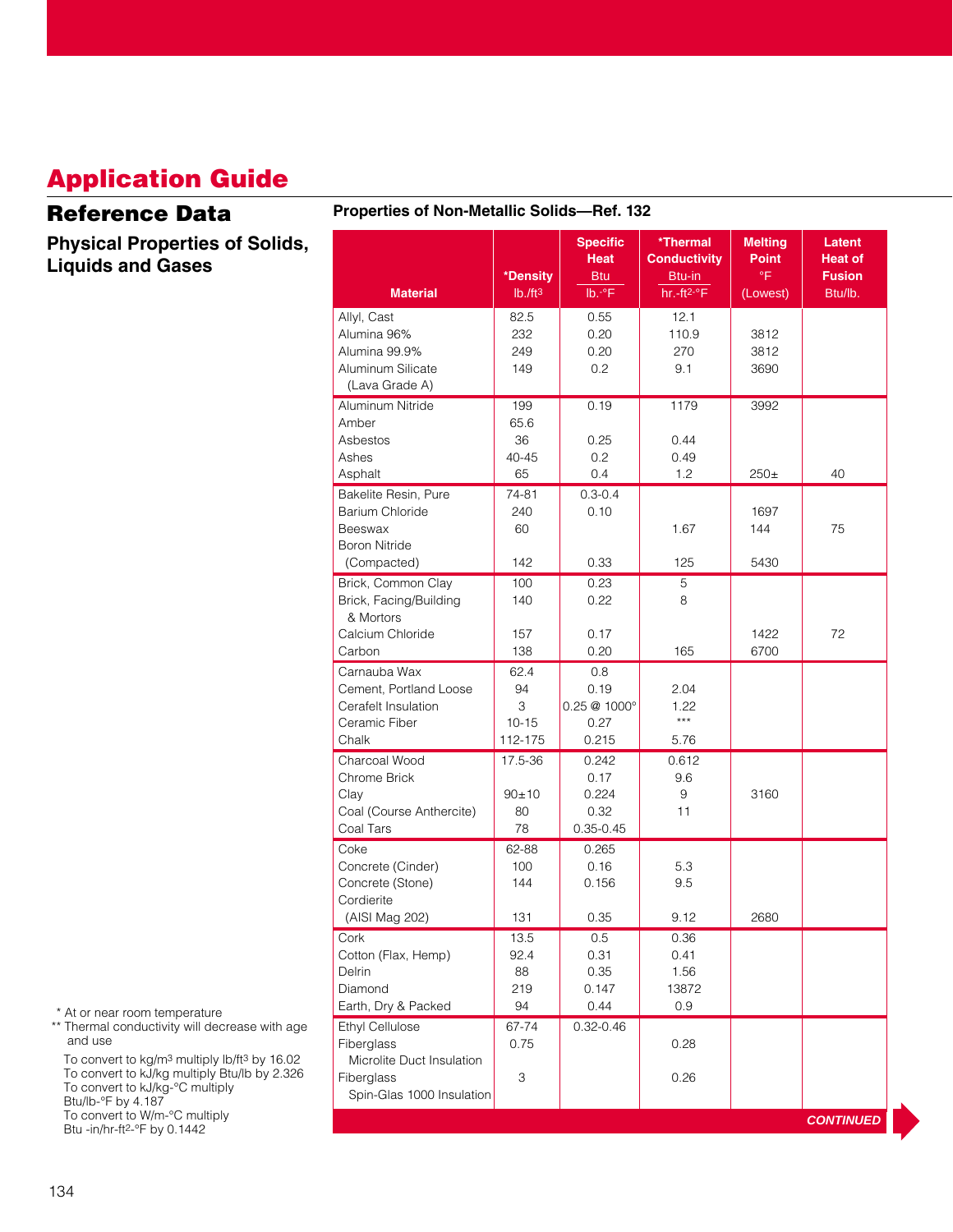**W A T L O W**

Specific **| \*Thermal | Melting | Latent Heat** Conductivity Point Heat of

## **Application Guide**

### **Reference Data**

**Physical Properties of Solids, Liquids and Gases** Continued

|                           | *Density | Btu             | Btu-in      | °F              | <b>Fusion</b>    |                |
|---------------------------|----------|-----------------|-------------|-----------------|------------------|----------------|
| <b>Material</b>           | Ib./ft3  | $Ib.-^{\circ}F$ | hr.-ft2-°F  | (Lowest)        | Btu/lb.          |                |
| Firebrick, Fireclay       | 137-150  | 0.243           | 6.6         | 2900            |                  |                |
| Firebrick, Silica         | 144-162  | 0.258           | 7.2         | 3000            |                  |                |
| Flourspar                 |          | 0.21            |             |                 |                  |                |
| Forsterite (AISI Mag 243) | 175      |                 | 25.5        | 3470            |                  |                |
| Garnet                    |          | 0.176           |             |                 |                  |                |
| Glass                     | 165      | 0.20            | 5.4         | 2200            |                  |                |
| Granite                   | 160-175  | 0.192           | 13-28       |                 |                  |                |
| Graphite                  | 130      | 0.20            | 1.25        | 1202            |                  |                |
|                           |          |                 |             | (sublimination) |                  |                |
| Ice                       | 57       | 0.46            | 15.36       | 32              |                  |                |
| Isoprene (Nat'l Rubber)   | 58       | 0.48            | 1.0         |                 |                  |                |
| Limestone                 | 130-175  | 0.217           | $3.6 - 9$   | 1472            |                  | nelerence Dala |
| Litharge                  |          | 0.055           |             | 1627            |                  |                |
| Magnesia                  | 225      | 0.234           | 0.48        | 5070            |                  |                |
| Magnesite Brick           | 159      | 0.222           | 10.8-30     |                 |                  |                |
| Magnesium Oxide           |          |                 |             |                 |                  |                |
| <b>Before Compaction</b>  | 147      | 0.21            | 3.6         | 5165            |                  |                |
| After Compaction          | 190      | 0.21            | 14.4        | 5165            |                  |                |
| Magnesium Silicate        | 175      |                 | 15.6        |                 |                  |                |
| Marble                    | 150-175  | 0.21            | 14.4        |                 |                  |                |
| Marinite   @ 400°F        | 46       | 0.29            | 0.89        |                 |                  |                |
| Melamine Formaldehyde     | 93       | 0.4             | 3           |                 |                  |                |
| Mica                      | 185      | 0.20            | 3           |                 |                  |                |
| Nylon Fibers              | 72       | $0.4 - 0.5$     |             |                 |                  |                |
| Paper                     | 58       | 0.45            | 0.82        |                 |                  |                |
| Paraffin                  | 56       | 0.70            | 1.56        | 133             | 63               |                |
| Phenolic Resin, Cast      | 84       | $0.3 - 0.4$     | 1.1         |                 |                  |                |
| Phenolic Formaldehyde     | 78-92    | $0.38 - 0.42$   |             |                 |                  |                |
| Phenolic, Sheet or Tube   |          |                 |             |                 |                  |                |
| Laminated                 | 78       | $0.3 - 0.5$     | 2.4         |                 |                  |                |
| Pitch, Hard               | 83       |                 |             | $300\pm$        |                  |                |
| Plastics:                 |          |                 |             |                 |                  |                |
| <b>ABS</b>                | 69-76    | 0.35            | 1.32        |                 |                  |                |
|                           |          | 2.28            |             |                 |                  |                |
| Acrylic                   | 69-74    | 0.34            | 1.0         |                 |                  |                |
| Cellulose Acetate         | 76-83    | $0.3 - 0.5$     | $1.2 - 2.3$ |                 |                  |                |
| Cellulose Acetate         |          |                 |             |                 |                  |                |
| <b>Butyrate</b>           | 74       | $0.3 - 0.4$     | $1.2 - 2.3$ |                 |                  |                |
| Epoxy                     | 66-88    | $0.25 - 0.3$    | 1.2-2.4     |                 |                  |                |
| Fluoroplastics            | 131-150  | 0.28            | 1.68        |                 |                  |                |
| Nylon                     | 67-72    | $0.3 - 0.5$     | 1.68        |                 |                  |                |
| Phenolic                  | 85-124   | 0.35            | 1.02        |                 |                  |                |
| Polycarbonate             | 74-78    | 0.3             | 1.38        |                 |                  |                |
| Polyester                 | 66-92    | $0.2 - 0.35$    | $3.96 - 5$  |                 |                  |                |
| Polyethylene              | 57-60    | 0.54            | 2.28        |                 |                  |                |
|                           | 3.48     |                 |             |                 |                  |                |
| Polyimides                | 90       | $0.27 - 0.31$   | $2.5 - 6.8$ |                 |                  |                |
| Polypropylene             | 55-57    | 0.46            | 1.72        |                 |                  |                |
|                           |          |                 |             |                 | <b>CONTINUED</b> |                |

\* At or near room temperature

\*\* Thermal conductivity will decrease with age and use

To convert to kg/m3 multiply lb/ft3 by 16.02 To convert to kJ/kg multiply Btu/lb by 2.326 To convert to kJ/kg-°C multiply Btu/lb-°F by 4.187 To convert to W/m-°C multiply

Btu-in/hr-ft2-°F by 0.1442